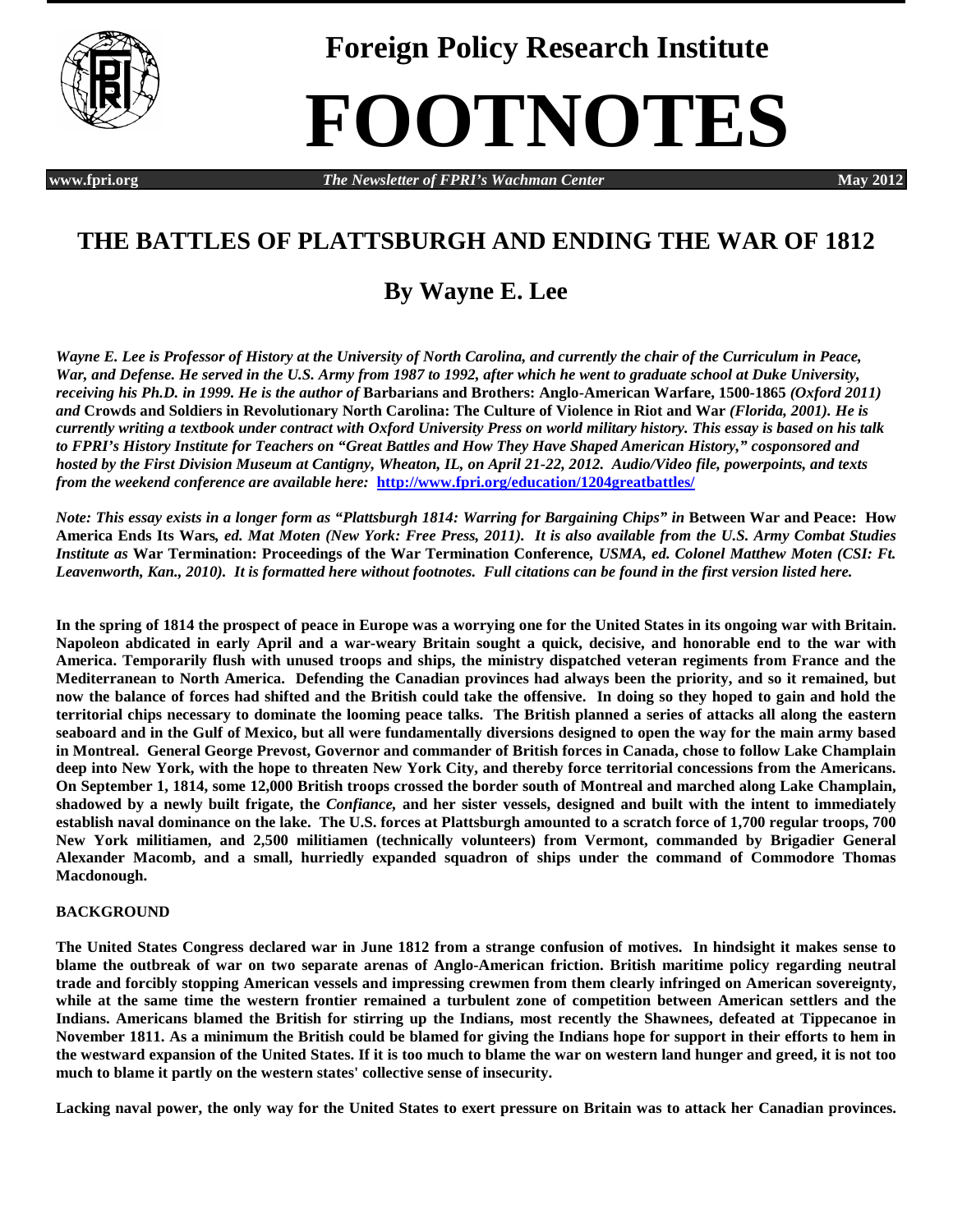**Originally a diplomatic strategy that sought to use attacks on Canada to force British concessions, as the war dragged on many people in the United States began to see the war as one for territory, or at least for the freedom to expand westwards. For Britain, preserving Canada remained central, but with the defeat of Napoleon looming in 1814, they were able to commit resources on a new scale. Both sides thus escalated their hopes for the meaning and outcome of the war. Later in 1814, however, as the Americans began to fear the ending of the Napoleonic War, and as the British faced domestic war weariness after two decades of struggle, both sides returned to their initial vision of war as negotiation, something John Lynn has termed for an earlier era "war as process," in which military operations sought not state territorial conquest so much as slices of the other's territory, most often to be used as bargaining chips in a nearly constant ongoing process of diplomacy.** 

**Early American offensives in the far western theater, around Detroit, and in the Niagara peninsula were generally defeated, until Captain Oliver Hazard Perry cleared the British fleet from Lake Erie in September 1813. That victory solidified the American position in the west, but did not prove capable of sustaining a major territorial offensive within Canada (although the killing of the Indian leader Tecumseh during the 1813 campaign here undermined any further role for the Indians in British military campaigns.) In a separate campaign against the Creeks, General Andrew Jackson defeated one of two rival factions there, and then forced the Creek nation to cede 23 million acres of Alabama and Georgia to the United States. In the Niagara peninsula in the summer of 1814 the U.S. regular army troops performed much better, but were unable to convert limited battlefield success into territorial control, and in fact were forced back into Fort Erie and there they endured a long siege into the fall. Meanwhile British naval power, now undistracted by Napoleon, began to exercise a crushing blockade. American export traded dropped from \$130 million in 1807 to \$25 million in 1813 and then to \$7 million in 1814.** 

**Indeed, it was the surrender of Napoleon in April, 1814 that seemed set to change the character of the war, from one characterized by failed American offensives, stalemate in the north, Indian wars in the south, and a strangling blockade, into a war of decisive and destructive British offensives. A whole new array of options emerged that combined Britain's til-now slumbering naval superiority with veteran regiments from the European theater. This new accession of military power led to the most spectacular moments of the war--the burning of Washington and the American defense of Baltimore at Ft. McHenry. Ironically, as spectacular as they were, they were but diversions within the overall British plan for the summer of 1814.**

#### *BRITISH OPERATIONS—SUMMER 1814*

**In June 1814, the Earl of Bathurst, British Secretary for War and the Colonies, wrote to Prevost to outline the summer's campaign plan. He promised Prevost some 3,000 men immediately, with 10,000 more to arrive in waves. He was to use those forces to commence offensive operations, although he was not to risk the loss of his force. His primary mission remained protecting the security of Canada, but its security demanded clearing the American threats on Lakes Erie, Ontario, and Champlain. Prevost could dispose the forces as he chose, but Bathurst expected him to go on the attack, and to support such an attack in the interior he assured him that "it is also in contemplation … to make a more serious attack on some part of the Coast of the United States. … These operations will not fail to effect a powerful diversion in your favor."**

**This scheme made Prevost's troops and ships gathering in Quebec and Montreal into the British main effort. First they would establish superiority on Lake Champlain and Ontario, and then they could roll down into Lake Erie and re-establish control stage by stage as far as Detroit. British forces to the west, whether around Fort Niagara or as far away as Mackinac in northern Michigan, would have to hold the line until Prevost could reinforce them—something they did successfully. Meanwhile, as Prevost gathered his forces together and constructed his fleet on Lake Champlain, the "diversions" began. Between July and September 1 British forces captured much of eastern Maine and asserted their sovereignty there, and forced the locals to swear allegiance to the British government. The more (in)famous diversion came in the form of British raids along the Chesapeake, to include burning Washington D.C., and attempting to repeat the same at Baltimore. The latter raid failed after the garrison at Ft. McHenry successfully resisted a two day bombardment on September 13 and 14.** 

**In one sense these diversions, as well as other distractions, accomplished their mission. Prevost's force gathering in Montreal in late August faced almost token levels of American forces along Lake Champlain. Prevost's existing forces on the Niagara peninsula had bent, but had not broken, and even now (from August 1 to September 21) they were laying siege to the Americans at Fort Erie. His reinforcements were streaming in, and he successfully deceived the American high command into thinking he intended to attack into Lake Ontario (and especially toward the American naval yard at Sackett's Harbor). The American commander at Plattsburgh, Major General George Izard, doubted those intentions, but his superiors ordered him to march most of his army west, leaving behind the token force under Brigadier General Alexander Macomb described earlier. Finally, Prevost had pushed through the rapid building of a full-sized frigate on Lake Champlain, the** *Confiance* **(31 long guns and 6 carronades—the latter were short range, large caliber guns, that were extremely useful in the narrow waters of the lakes). Prevost was confident that it immediately would establish British naval supremacy on the lake, and with it a truly decisive territorial bargaining chip.** 

**He should have been right, but a divided command, rushed construction, a lack of transports, and an inspired American naval defense set the stage for ending the war. The British would be advancing into Clinton County, New York, a region scantily populated at best, home only to about seven people per square mile. A near-contemporary military writer in Europe suggested**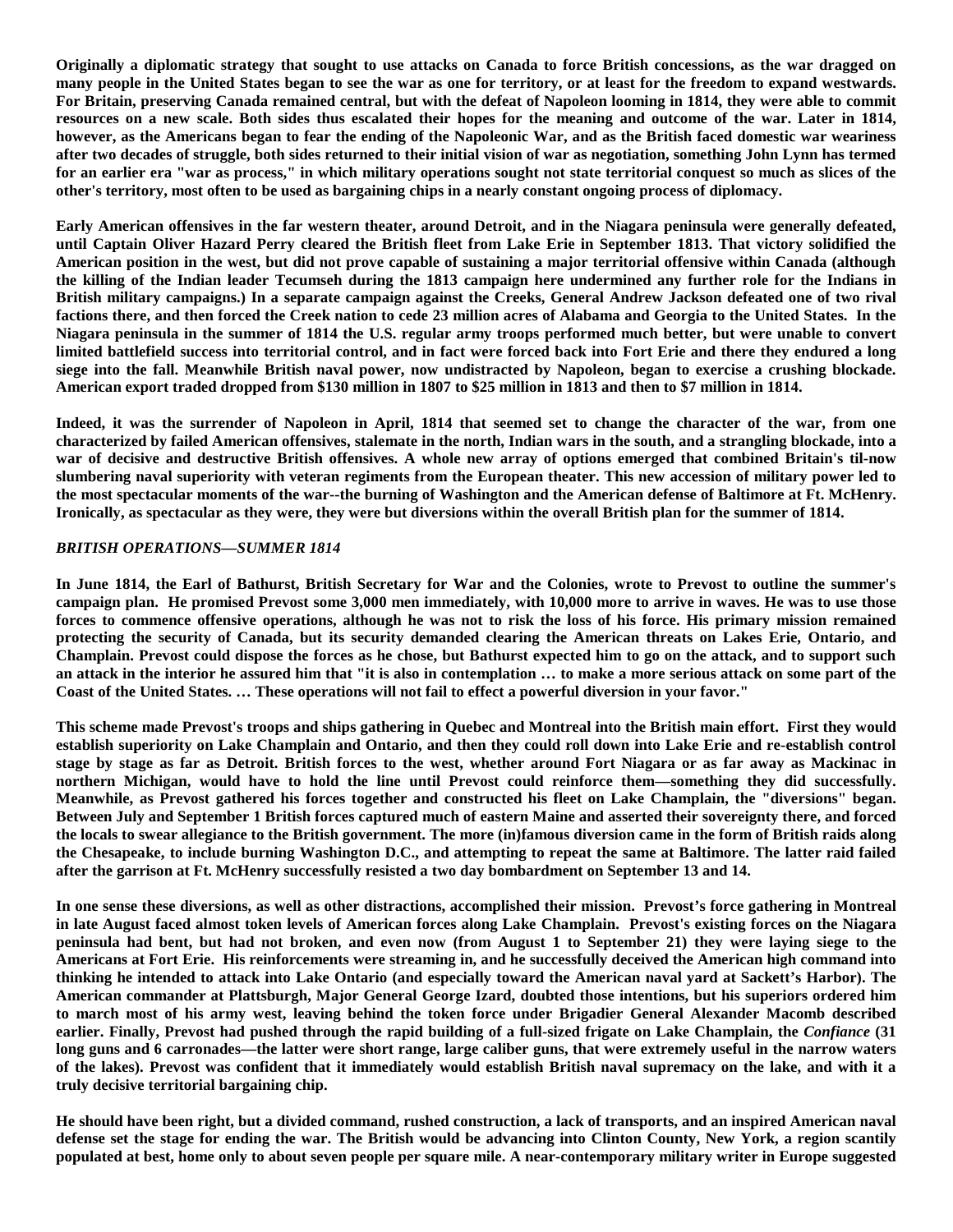**that an army without pre-positioned supplies could not feed itself from a population less than about ninety-one people per square mile. Clinton County's population produced neither the subsistence nor the roads adequate to the movement of a major force. Burgoyne had foundered in this same wilderness in 1777 with barely 7,000 men; Prevost was bringing 12,000. Although American smugglers in the region had been providing provisions to his smaller army in Montreal for some time, this larger mobile army required waterborne logistics and close cooperation with his naval forces. Unfortunately Prevost and the regional naval commander, Commodore James Lucas Yeo, did not get along, and their commands were literally divided. Yeo answered to the Admiralty in London, not to Prevost, and the Admiralty tasked him to "cooperate with" Prevost. They agreed on the necessity of a frigate to command the lake, but at several other points, especially the last minute change in command of the Lake Champlain fleet from Captain Peter Fisher to Captain George Downie, their inclinations clashed. Fisher had supervised the building of the** *Confiance***, and then Yeo appointed Downie to command that ship and the lake fleet mere days prior to its launching. Worse, the** *Confiance* **was green in timber and crew. Her new captain barely had time to practice his gun crews (many pressed from the infantry) before he and his fleet were tasked to cover Prevost's march into New York. Lacking transports, the British infantry trudged south along the poor roads that paralleled the lake. One British officer reported during their march that the roads were "worse than you can imagine and many of our wagons are broken down—the road through the woods at Beatville [Beekmantown] is impassable therefore our only dependence is upon water communication." This conjoined land and water movement in a narrow corridor followed an entirely predictable path, a path for which the Americans could plan.**

**On the American side, Major General Izard had long anticipated a summer offensive of some kind, and he assumed that Plattsburgh would be the first stop in a British advance. Most of the town lay north of the Saranac River gorge, and could not be defended, but the river itself presented a fine line of defense, and Plattsburgh Bay was a complex, shoal-filled harbor from which an American naval force could bombard a marching British column while sheltered from the lake's weather. Izard dug in south of the river. Even better, the reports of the construction of the** *Confiance* **led the U.S. secretary of the navy to speed carpenters and a shipbuilder to Vermont. There, within a remarkably short span, they built the sloop** *Saratoga* **(8 long guns, 18 carronades), the** *Ticonderoga* **(12 long guns, 5 carronades), the** *Eagle* **(8 long guns, 12 carronades), and rehabilitated 10 gunboats (oared ships with one gun each). Like the British ships, these ships, plus the extant** *Preble* **(7 long guns), had inexperienced crews, but their commander, Commodore Macdonough had had more time to train them and to consider his defensive position. Izard and Macdonough jointly formed their plans for the defense of the town, and were entirely in agreement on the necessary steps.**

**Unfortunately the War Department swallowed Prevost's feint and ordered Izard with most of his force to march west. Izard resisted and delayed, but in the end he departed Plattsburgh, leaving Macomb with 1,700 assorted regulars and orders to raise the militia. Macomb raised 700 New York men, and at the last minute 2,500 Vermont men crossed the lake, technically not "militia" (since they had crossed state lines), but volunteers in federal service.** 

**The** *Confiance* **slipped off the stocks on August 25, and on September 1 Prevost marched across the border into New York. He hoped to win the population to him, and he carefully ordered that there be no plundering and that all provisions be paid for. Such care flew in the face of reports arriving that week about the burning of Washington. Prevost quickly pushed through the one American effort to slow his march north of Plattsburgh, moved into the town, and began seeking a way across the river, while the two sides commenced bombarding each other.** 

**Macomb lacked the forces to defend the town north of the river, but feeling the "eyes of America" upon him, he also felt he could not retreat further south. The river had only two bridges, and Macomb could cooperate more easily with his own naval forces while beside the bay. Meanwhile Macdonough moved his fleet into an anchorage designed to cover the American position at Plattsburgh, while also forcing the longer-gunned British fleet to enter the bay almost already in range of his shorter guns and having to approach him head on—the worst possible position for a ship in the age of sail.** 

**From Prevost's perspective he had the Americans just where he wanted them. He had the main American force in front of him and prepared to do battle, and a presumably inferior American fleet locked up in the bay. Downie coordinated a plan with Prevost to simultaneously attack the American land and lake positions, the navy's guns to signal the start of the mutual attack. Prevost planned to hold the Americans' attention in central Plattsburgh while a flanking column marched three miles upstream to a more lightly guarded ford. Meanwhile Downie was to sail in and dominate the American fleet with his longer ranged broadside.** 

**Instead, the British fleet rounded the Cumberland Head to enter the bay, with their bows facing the Americans' broadsides, and as they came around the head, their wind died, and they slowly drifted toward the American line, absorbing the blows first of the few American long guns, and then of their carronades, all while without being able to answer effectively in return. As the distance closed, the British ships finally turned and a brutal broadside to broadside combat ensued. The Americans fought from an anchored line, blocking the bay, and Downie had sailed in to concentrate the fire of** *Confiance* **and two other smaller ships first on the** *Eagle* **and then the** *Saratoga.* **Within the first fifteen minutes of fighting an American shot dismounted a British cannon, which flew into Downie's chest and killed him. Damaged, but continuing to fight, the** *Confiance's* **heavier broadsides poured into the** *Saratoga***, and nearly evened the game by taking out virtually all of the guns on one side.**